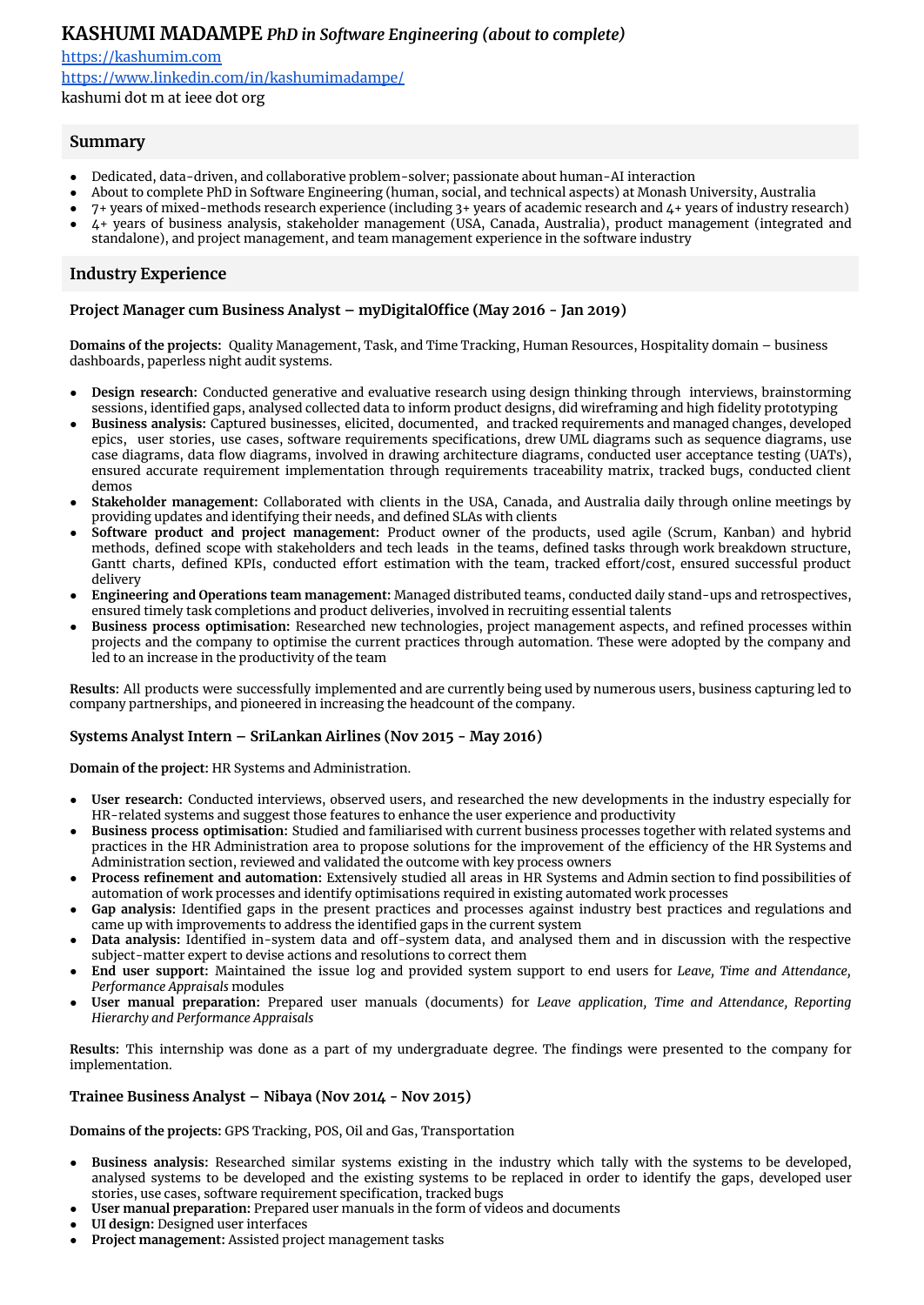# **Academic Experience**

Main Supervisor: R & D projects of final year undergraduate students - Monash University, Australia (July 2020 **- Nov 2021)**

● **Supervised 9 final year undergraduate students (2 teams):** Guided them through a design thinking approach. One team developed the tool (a Trello power-up for emotion capturing and monitoring in agile teams) and the other team evaluated the tool.

**Results:** The first publication is available in the Journal of Systems and Software.

#### **Research Assistant - The University of Auckland, New Zealand (Mar 2019 - Dec 2019)**

- **Data collection:** Conducted in-person interviews with C-level executives (for Business School)
- **Data analysis:** Analysed qualitative data using Strauss-Corbinian Grounded Theory, and quantitative data using statistics (descriptive, regression, trend)

**Results:** Collected and analysed data were used to write business cases for the business school, and a publication on the role of Scrum Master.

#### **Graduate Teaching Assistant (July 2019 - Nov 2019)**

- Electrical and Digital Systems: Marking, Exam invigilation
- Agile and Lean Software Development: Marking, exam invigilation, student coordination, liaised with industrial partners

#### **Education**

# **PhD in Software Engineering – Monash University, Australia (Jan 2019 - July 2022)**

*Transferred from The University of Auckland, New Zealand in Jan 2020 as a second-year PhD candidate*

#### **Thesis: Understanding requirements changes in software development.**

**Objectives:** Understanding the multi-faceted nature of requirements changes, understanding emotional responses to requirements changes, understanding the role of emotional intelligence in handling requirements changes.

- **Research objective and question definition:** Used a grounded theory approach to identify key issues in the industry that need addressing, defined research objectives and questions to meet the objectives
- **Research design:** Designed empirical studies using mixed-methods approaches to answer research questions
- Protocol development: Developed survey questionnaires, pre-interview questionnaires, and interview guides, prepared advertisements and documents explaining the nature of the project to gauge interest in potential participants
- **Participant recruitment:** Recruited participants via social media, Amazon Mechanical Turk
- Data collection: Used convenient sampling, theoretical sampling, and random sampling and conducted in-person and online interviews, and surveys
- **Data analysis:** Analysed qualitative data using Strauss-Corbinian Grounded Theory, and Socio-Technical Grounded Theory, and quantitative data using statistics (descriptive)

**Results:** A taxonomy of requirements changes in agile contexts, theoretical frameworks on emotion dynamics, emotion-centric requirements change handling, and emotional intelligence, recommendations for software engineers including a tool, a decision guide, and a problem-solution chart to better handle requirements changes.

All results are available in 8 publications (6 published/accepted for publication, 2 under review) at Q1 software engineering venues including *IEEE Transactions on Software Engineering* which is the #1 ranked software engineering journal. Conference papers were presented at the respective conferences via oral presentations. The preprints of the publications are available at <https://kashumim.com/publications>

# **BSc (Special) in Computing and Information Systems – Sabaragamuwa University of Sri Lanka (Oct 2011 - Mar 2016)**

*First Class*

#### **Thesis: Business Process Optimisation of HR and Administration.**

**Objective:** Optimising the business process of HR systems and administration.

- **Data collection:** Conducted interviews and observations
- **Data analysis:** Analysed data using thematic analysis

**Results:** This is connected to the internship done at SriLankan Airlines. This led to winning a best performance award at the final defense at the university.

**Mini project: Research on Brain Computer Interface.**

- **Data collection:** Used an existing EEG dataset
- **Data analysis:** Analysed the data using Machine Learning techniques

**Results:** Findings were presented as an oral presentation and a research paper.